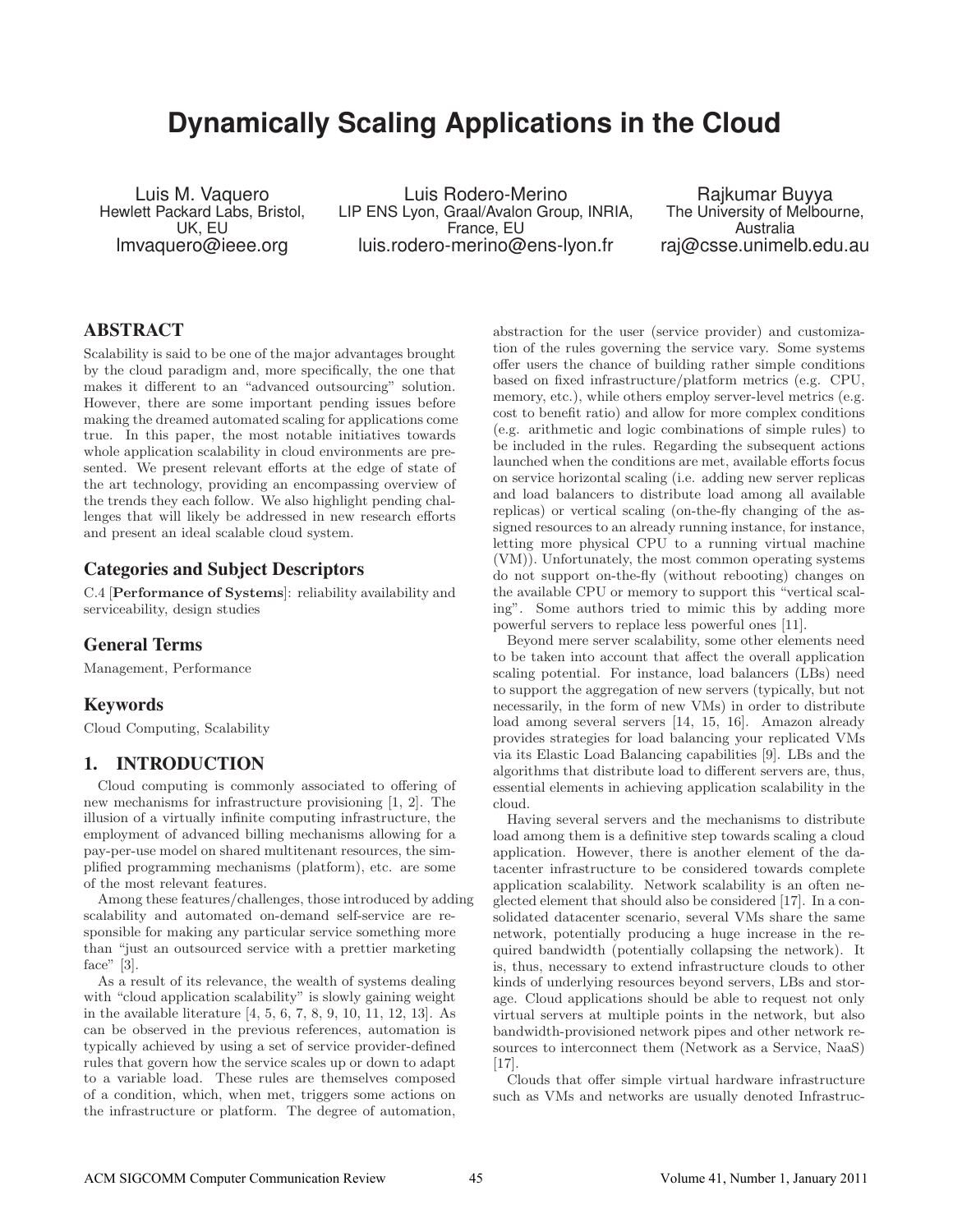

Figure 1: Summary of the Available Mechanisms for Holistic Application Scalability.

ture as a service Clouds (IaaS) [2, 18]. A different abstraction level is given by Platform as a Service (PaaS) clouds. PaaS clouds supply a container-like environment where users deploy their applications as software components [19]. PaaS clouds, provide sets of "online libraries" and services for supporting application design, implementation and maintenance. Despite being somewhat less flexible than IaaS clouds, PaaS clouds are becoming important elements for building applications in a faster manner [2, 1] and many important IT players such as Google and Microsoft have developed new PaaS clouds systems such as Google App Engine<sup>1</sup> (GAE) and Microsoft Azure<sup>2</sup> . Due to their importance this document also discusses scalability in PaaS clouds at two different levels: container level and database level.

Figure 1 provides an overview of the mechanisms handy to accomplish the goal of whole application scalability. The rest of this paper is organized as follows: Section 2 highlights state of the art technologies for managing applications in a holistic manner, including LB approaches for cloud applications. After this, Section 3 presents the few proposals dealing with the concept of NaaS. Section 4 presents current status on platform scalability and challenges ahead for the next generation of clouds. Finally, we wrap up our conclusions in Section 5.

#### **2. SERVER SCALABILITY**

Most of the available IaaS clouds deal with single VM management primitives (e.g. elements for adding/removing VMs) [4, 5, 6, 7, 8], lacking mechanisms for treating applications as a whole single entity and dealing with the relations among different application components; for instance, relationships between VMs are often not considered, ordered deployment of VMs containing software for different tiers of an application is not automated (e.g. the database's IP is only known at deployment time; thus, the database needs to be deployed first in order to get its IP and configure the Web server connecting to it), etc. Application providers typically want to deal with their application only [11, 20], being released from the burden of dealing with (virtual) infrastructure terms.

#### **2.1 Towards Increased Abstraction and Automation: The Elasticity Controller**

Such a fine-grained management (VM-based) may come in handy for few services or domestic users, but it may become intractable with a big number of deployed applications composed of several VMs each. The problem gets worse if application providers aim at having their application automatically scaled according to load. They would need to monitor every VM for every application in the cloud and make decisions on wether or not every VM should be scaled, its LB re-configured, its network resources resized, etc. Two different approaches are possible: 1) increasing the abstraction level of the provided APIs and/or 2) advancing towards a higher automation degree.

Automated scaling features are being included by some vendors  $[4, 9]$ , but the rules and policies they allow to express still deal with individual VMs only; one cannot easily relate the scaling of the VMs at tier-1 with its load balancers or the scaling of VMs at tier-3, for instance. As an example of this behavior, Marshall et al. proposed a resource manager built on top of the Nimbus toolkit that dynamically adapted to a variety of job submission patterns increasing the processing power up to 10 times by federating on top of Amazon's (deploying new VMs adhered to the cluster on separate infrastructures) [13].

On the other hand, [20, 12, 11] propose more abstract frameworks (they allow users to deal with applications as a whole, rather than per individual VM) that also convey automation. Unavoidably, any "scalability management system" (or elasticity controller in Figure 2) is bound to the underlying cloud API (the problem of "discrete actuators" as named by Lim et al. [12]). One essential task for any application-level elasticity controller is, thus, mapping user scaling policies from the appropriate level of abstraction for the user to the actual mechanisms provided by IaaS clouds (depending on the specific underlying API)<sup>3</sup> .

The implementation of the elasticity controller can be done in several different ways with regard to the provided abstraction level:

- a per-tier controller, so that there is a need for coordination and synchronization among multiple controlleractuator pairs [12]. Treating each tier as an independent actuator with its own control policy can cause shifting of the performance bottleneck between tiers. Lim et al propose that a tier can only release resources when an interlock is not being held by the other tiers.
- a single controller for the whole application (for all tiers), which let users specify how an application should scale in a global manner. For instance, the application provider could specify (based on her accurate knowledge of her application) to scale the application logic tier whenever the number of incoming requests at the web tier is beyond a given threshold [11].

## **2.2 Expressing How and When to Scale: Feeding Controller with Rules and Policies**

All the works above rely on traditional control theory in which several sensors feed a decision making module (elasticity controller) with data to operate on an actuator (cloud API), as shown in Figure 2. Similarly, all the systems above answer the question on how to automate scalability (i.e. how to implement the elasticity controller) in a similar manner either for VM-level [4, 9] or for application-level "scalability management systems" [12, 11].

<sup>1</sup> http://code.google.com/appengine

<sup>2</sup> http://www.microsoft.com/windowsazure

<sup>3</sup> In practice, most of the available cloud APIs expose VM level management capabilities, so that controller-actuator pairs are limited to adding/removing VMs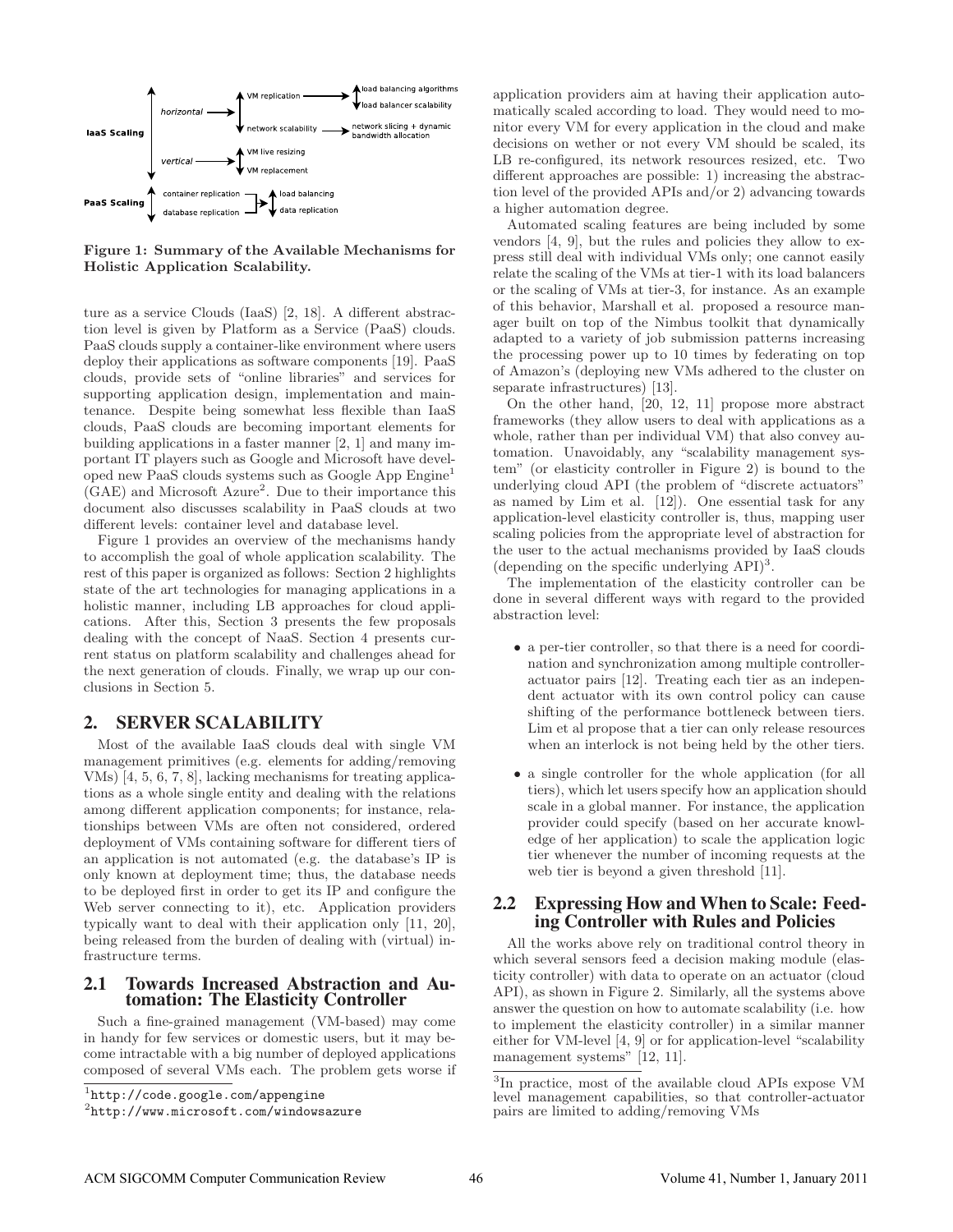

Figure 2: Conventional Control Theory Applied to the Application Level Scalability in the Cloud.

User-defined rules are the chosen mechanism (as opposed to preconfigured equations sets) to express the policies controlling scalability as shown below. A rule is composed of a series of conditions that when met trigger some actions over the underlying cloud. Every condition itself is composed of a series of metrics or events that may be present in the system, such as "money available" or "authorization received" (either provided by the infrastructure or obtained by the application provider herself), which are used together with a modifier (either a comparison against a threshold, the presence of such events) to trigger a set of cloud-provided actions.

RULE:

if CONDITION(s) then ACTION(s)

CONDITION:

(1..\*) (metric.value MODIFIER)

ACTION:

(\*) IaaS cloud-enabled actions (e.g. deploy new VM)

If we focus on application-level scalability (rather than dealing with per VM scaling), Lim et al. present a mathematical formulation in which the user just configures the threshold<sup>4</sup> for replicating storage servers so as to increase the cloud storage capability [21, 12]. Rodero-Merino et al. leave full control for users to express their rules and use a rule engine as a controller. The Open Virtual Format (OVF) is extended to define the application, its components, its contextualization needs, and the rules for scaling [10]. This way, service providers can generate a description of their application components, the way their application behaves with regards to scalability and the relevant metrics that will trigger the actions expressed in such rules.

As shown in Figure 1, in addition to dynamically adding more VM replicas, application behavior could also include many other aspects determining application scalability: adding load balancers to distribute load among VM replicas is also

an important point. In an IaaS cloud the number of VMs balanced by a single LB can hugely increase, thus overloading the balancer<sup>5</sup>.

LB scalability requires the total time taken to forward each request to the corresponding server to be negligible for small loads and should grow no faster than  $O(p)$  (p being the number of balanced VMs) when the load is big and the number of balanced VMs is large [22]. However, although mechanisms to scale the load balancing tier would benefit any cloud system, they are missing in most current cloud implementations.

Amazon already providers its Elastic Load Balancer service aimed at delivering users with a single LB to distribute load among VMs. However, Amazon does not provide mechanisms to scale LBs themselves. Virtualization of the load balancing machines offers the chance to define scalability rules by using previously presented systems [20, 12, 11]. Recently, Liu and Wee [23, 24] proposed a "rule of thumb" procedure to configure presentation-tier (Web server) scalability: for CPU-intensive web applications, it is better to use a LB to split computation among many instances. For network intensive applications, it may be better to use a CPU-powerful standalone instance to maximize the network throughput. Yet, for even more network intensive applications, it may be necessary to use DNS load balancing to get around a single instance bandwidth limitation [23]. The question emerges whether DNS-based load balancing can be scalable enough or not. Practical experiences with large well-known services such as Google's search engine and recent experimental works on cloud settings [23, 24] seem to point in that direction. Also, for many enterprise applications, hardware LB is the most common approach.

# **3. SCALING THE NETWORK**

Properly replicated/sized VMs led us to think about LBs as a possible bottleneck. Assuming this problem is also resolved takes us to think about the link that keeps application elements stuck together, even across different cloud infrastructure services: the network, which is often overlooked in cloud computing.

Networking over virtualized resources is typically done in two different manners: "Ethernet virtualization" and overlay networks and TCP/IP virtualization. These techniques are respectively focused in the usage of virtual local area network (VLAN) tags (L2) to separate traffic or public key infrastructures to build L2/L3 overlays [25, 26, 17, 27].

Separating users' traffic is not enough for reaching complete application scalability: the need to scale the very network arises in consolidated datacenters hosting several VMs per physical machine. This scalability is often achieved by over-provisioning the resources to suit this increased demand. This approach is expensive and induces network instability while the infrastructure is being updated. Also, it is static and does not take into account that not all the applications consume all the required bandwidth during all the time. Improved mechanisms taking into account actual network usage are required. On the one hand, one could periodically measure actual network usage per application and let applications momentarily use other applications' allocated

<sup>4</sup>Lim et al propose the proportional thresholding mechanism, which considers the fact that going from 1 to 2 machines can increase capacity by 100% but going from 100 to 101 machines increases capacity by no more than 1%.

<sup>5</sup>Although we recognize the importance of load balancing algorithms, the wealth of available literature on this matter places them well beyond of the scope of this work.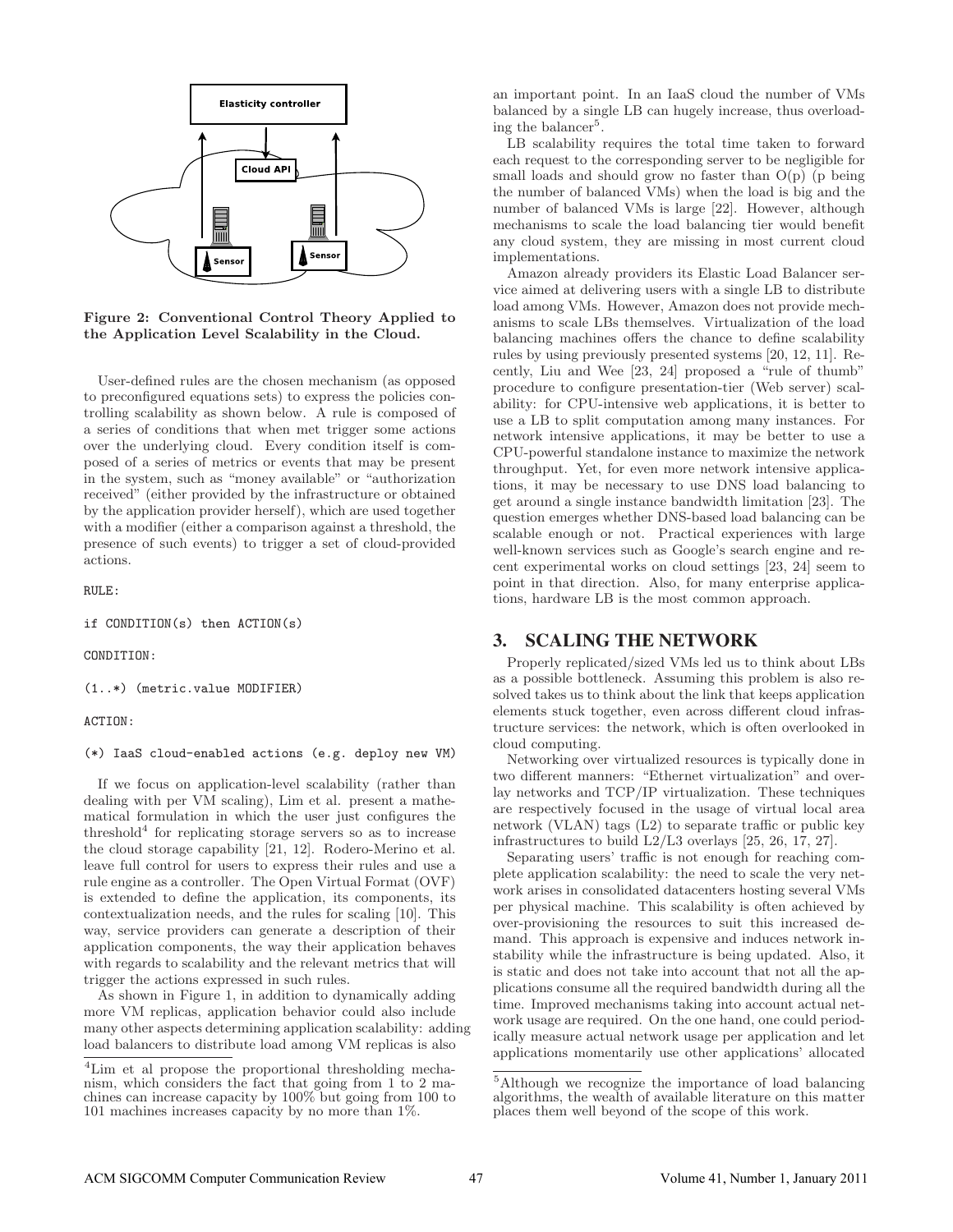bandwidth. On the other hand, applications could request more bandwidth on demand over the same links [17]. Baldine et al. proposed to "instantiate" bandwidth-provisioned network resources together with the VMs composing the service across several cloud providers [17]. Similar to the OVF extensions mentioned above, these authors employ Network Description Language (NDL)-based ontologies for expressing the required network characteristics. These abstract requirements are mapped to the concrete underlying network peculiarities (e.g. dynamically provisioned circuits vs. IP overlays). A complete architecture to perform this mapping has also been proposed [28]. Unfortunately, there is no known production-ready system that fully accomplishes the need for dynamically managing the network in synchrony with VMs provisioning.

These techniques to increase the utilization of the network by virtually "slicing" it have been dubbed as "network as a service" [17]. This *à la cloud* network provision paradigm can be supported by flow control [29], distributed rate limiting [30], and network slicing techniques [31]. By applying this mechanism the actual bandwidth can be dynamically allocated to applications on demand, which would benefit from a dynamic resource allocation scheme in which all the users pay for the actual bandwidth consumption. To optimize network usage statistical multiplexing is used to compute the final bandwidth allocated to each application. Statistical multiplexing helps to allocate more bandwidth to some applications while some others are not using it (most system administrators usually provision on a worst-case scenario and never use all the requested resources). This way, the cloud provider can make a more rational use of its network resources, while still meeting applications' needs.

### **4. SCALING THE PLATFORM**

IaaS clouds are handy for application providers to control the resources used by their systems. However, IaaS clouds demand application developers or system administrators to install and configure all the software stack the application components need. In contrast, PaaS clouds offer a ready to use execution environment, along with convenient services, for applications. Hence, when using PaaS clouds developers can focus on programming their components rather than on setting up the environment those components require. But as PaaS clouds can be subject to an extensive usage (many concurrent users calling to the hosted applications), PaaS providers must be able to scale the execution environment accordingly. In this section, we will explore how scalability impacts on the two core layers of PaaS platforms: the *container* and the *database management system* (DBMS), as they are the backbone of any PaaS platform: the combination container + database is the chosen stack to implement many networked (e.g. Internet) applications, which are the ones PaaS platforms are oriented to.

The container is the software platform where users' components will be deployed and run. Different PaaS clouds can be based on different platforms, for example GAE and its open source counterpart AppEngine [32] provide containers for servlets (part of the J2EE specification) and Python scripts, while Azure and Aneka [33] offer an environment for .NET applications. Each platform type can define different lifecycles, services and APIs for the components it hosts.

Databases, on the other hand, provide data persistence support. The database storage service must address the de-



Figure 3: Schematic View of a PaaS System.

mand for data transactions support combined with big availability and scalability requirements. As it is explained later in this section, this can be addressed in different manners.

Figure 3 shows an overview of the possible architecture of a PaaS system, where both the container and the database layer achieve scalability through replication of the container and the DBMS (horizontal scaling). This is the scenario this work focuses on, as it is the only one the authors deem feasible in clouds with certain scalability requirements. Applying vertical scaling by using "more powerful" hardware would soon fail, as many clouds will typically face loads that one single machine cannot handle whatever its capacity.

Other services can be offered by a PaaS platform apart from the container and the database, which also will need to be scaled to adapt to demand. For example, Azure offers services for inter-component communication (bus) or access control. Unfortunately, in this work it would only be possible to study scalability issues of all those services in a too superficial manner. Instead, a most thorough analysis of the most important services, the container and the database, has been preferred.

# **4.1 Container-level Scalability**

At container level, a better scalability can be achieved by enabling multitenant containers (having the ability to run components belonging to different users). This imposes strong isolation requirements which maybe not all platforms can achieve by default. For example, the standard Java platform is known to carry important security limitations that hinder the implementation of safe multitenant environments [34]. A more straightforward option is to run each user's components on non-shared containers, which is the approach taken by GAE.

In both cases scaling is implemented by instantiating/releasing containers where several replicas of the developer components can be run (i.e. it is a form of horizontal scaling). This should automatically be done by the platform, so developers are not forced to constantly monitor their services' state. Either automatic scaling IaaS systems (such as those mentioned in Section 2) can be used, or the platform itself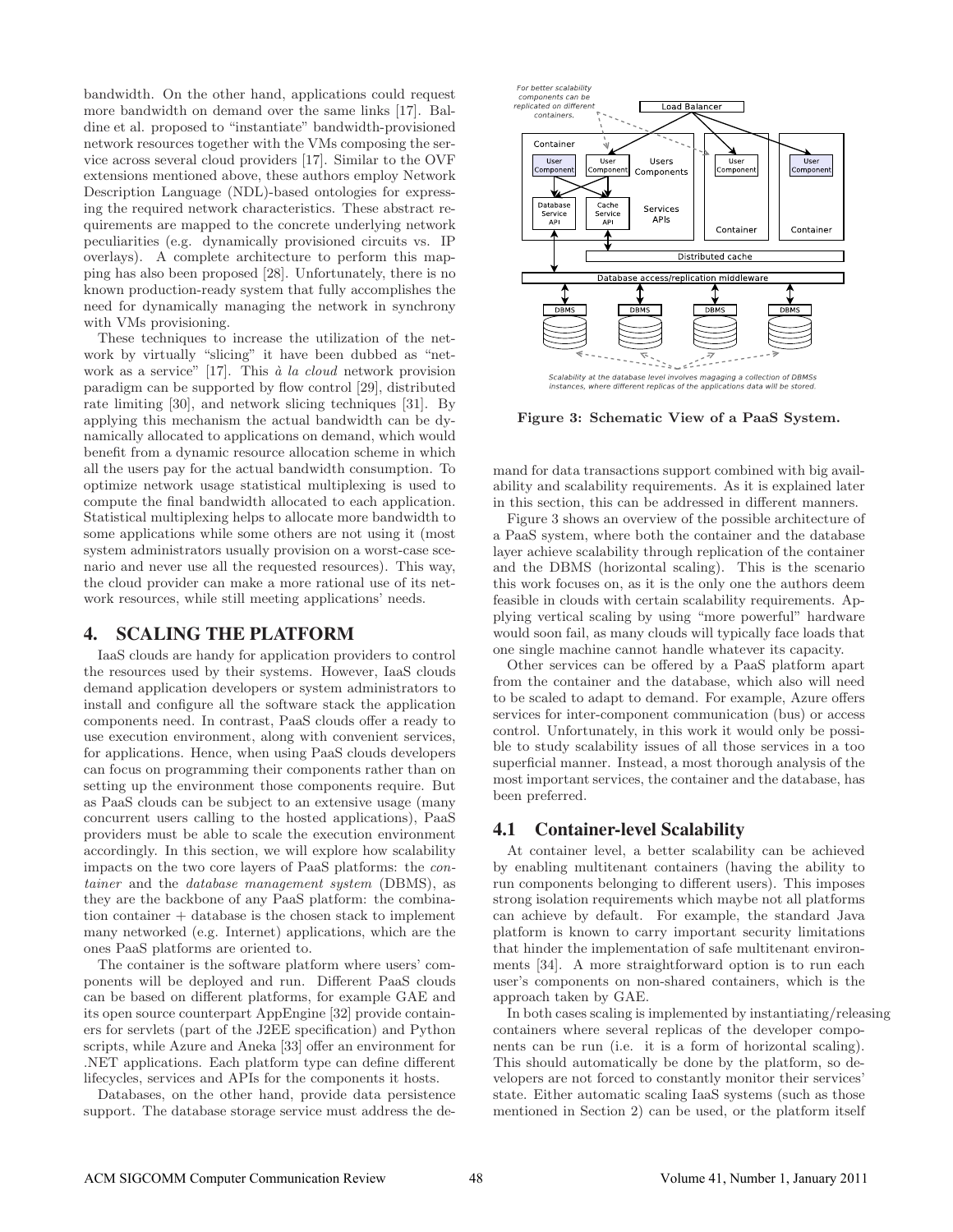can scale up and down the resources. The latter approach is the one used by both AppEngine and Aneka. AppEngine can run in any Xen based cloud, private (built for example with Eucalyptus [35]) or public (such as EC2). However, it is not clear from [32] if AppEngine supports transparent cloud federation so that a private PaaS cloud could deploy its containers in VMs running in third party-owned IaaS clouds to face sudden load peaks. In any case AppScale could apply Eucalyptus ability to be integrated with other clouds. Aneka, on the other hand, supports cloud federation natively, so federated Aneka clouds can borrow resources among them, or a given Aneka cloud can use containers hosted in VMs running in different IaaS clouds.

Automatic scaling of containers has several implications for developers regarding component design. If the PaaS platform can stop container replicas at any moment (for example due to low load), components could be designed to be as stateless as possible (as GAE recommends for the applications it hosts). In order to ease application development, support for stateful components should be offered by the platform. In this case with stateful components, LB and container replica management modules must be aware of state. This way, LBs know which container replicas hold session data to forward requests accordingly; and container instances are not removed as long as they hold some session.

If more than one container instance holds data from the same session (for better scalability and failure resilience), then some mechanism is necessary that allows to keep the different data replicas updated. Transparent session data (e.g. "shopping cart") replication, usually denoted *soft state replication* can be offered through systems such as Tempest [36] tool or SSM [37]. It is also possible to use distributed cache systems such as memcached [38] for explicit data sharing among component replicas. Each solution will have a different impact on component development. Roughly speaking, distributed caches work at application level, i.e. they are explicitly accessed by the hosted components code to store/retrieve the information shared among component replicas, while soft state/session replication systems work in a transparent manner for the application developer.

#### **4.2 Database Scalability**

The abundance of literature on database scalability is huge, but only the most important points for PaaS databases are highlighted here. PaaS systems must expect very high requests rates as they can host many applications that demand intense data traffic. Three mechanisms can be used (and combined) to handle this: distributed caching, NoSQL databases, and database clustering.

Caching systems, such as memcached [38], are used to store intermediate data to speed up frequent data queries. A request for some data item will first check the cache to see if the data is present, and will query the database only if the data is not in the cache (or it has expired). Distributed caching systems provide the same cache across several nodes, which is useful in clustered applications. For example, GAE offers memcache<sup>6</sup> as a service for application developers.

The term "*NoSQL*" refers to a wide family of storage solutions for structured data that are different from the traditional relational, fully SQL-compliant, databases [39]. NoSQL systems offer high scalability and availability, which

seems a good fit in cloud environments with potentially many applications hosted under high demand. On the other hand, the replica management mechanisms they use, provide less guarantees than traditional systems. Usually, updates on data copies are not immediately done after each write operation, they will be "eventually" done at some point in the future. This causes these systems to be unable to implement support for transparent and fully ACID compliant transactions, hence imposing some limitations on how transactions can be used by developers. Besides, the fact that they only support (the equivalent to) a subset of SQL can be a hurdle for some applications. An example is BigTable [40], which is used by GAE to provide its object oriented data storage service. HBase<sup>7</sup> , an open source implementation of BigTable, is used by AppEngine.

Finally, if fully relational and SQL-compliant databases are to be provided (as in the case of Microsoft's Azure), clusters can be built to provide better scalability, availability and fault tolerance to typical DBMS systems. Unfortunately, these clusters must be built so several or all nodes contain a replica of each data item, which is known to compromise performance even for moderate loads when transactions are supported [41]. Present database replication systems from every major relational DBMS have several limitations, and further research is needed to achieve the desired performance [42]. The major problem comes from the fact that transactions require protecting the data involved while the transaction lasts, often making that data unavailable to other transactions. The more transactions running at the same time, the more conflicts will be raised with the corresponding impact on the application performance.

Yet, some database replication solutions exist that offer some degree of scalability. These can be part of the DBMS itself (in-core) or be implemented as a middleware layer between the database and the application. Most of the middleware based solutions use a proxy driver used by client applications to access the database. This proxy redirects requests to the replication middleware, which forwards them to the database. The middleware layer handles requests and transforms then in database operations to ensure that all data copies are updated. Also, it takes care of load balancing tasks. Examples of such solution are C-JDBC [43], Middle-R [44] and DBFarm [45].

It can be concluded from this section that replication of databases/components is the most important issue to consider when scaling a PaaS platform. Accordingly, Figure 4 sketches the main replication ideas presented in this section. At container level, the same component can be run on different container instances to achieve better scalability and failure tolerance. But then the platform should make available some mechanism for consistent data replication among components. At database level, copies of the application data can be hosted in different DBMS instances again for better scalability and failure tolerance. Unfortunately, keeping consistency can lead to transaction conflicts.

Table 1 sums up the most relevant works related to holistic application scaling in cloud environments at the three different levels discussed in this short review: server, network and platform level. The most relevant features are highlighted and appropriate references are given for readers' convenience.

 $^6$ http:// $\verb|code.google.com/appengine/docs/java/$ memcache/

 $^{7}$ http://hbase.apache.org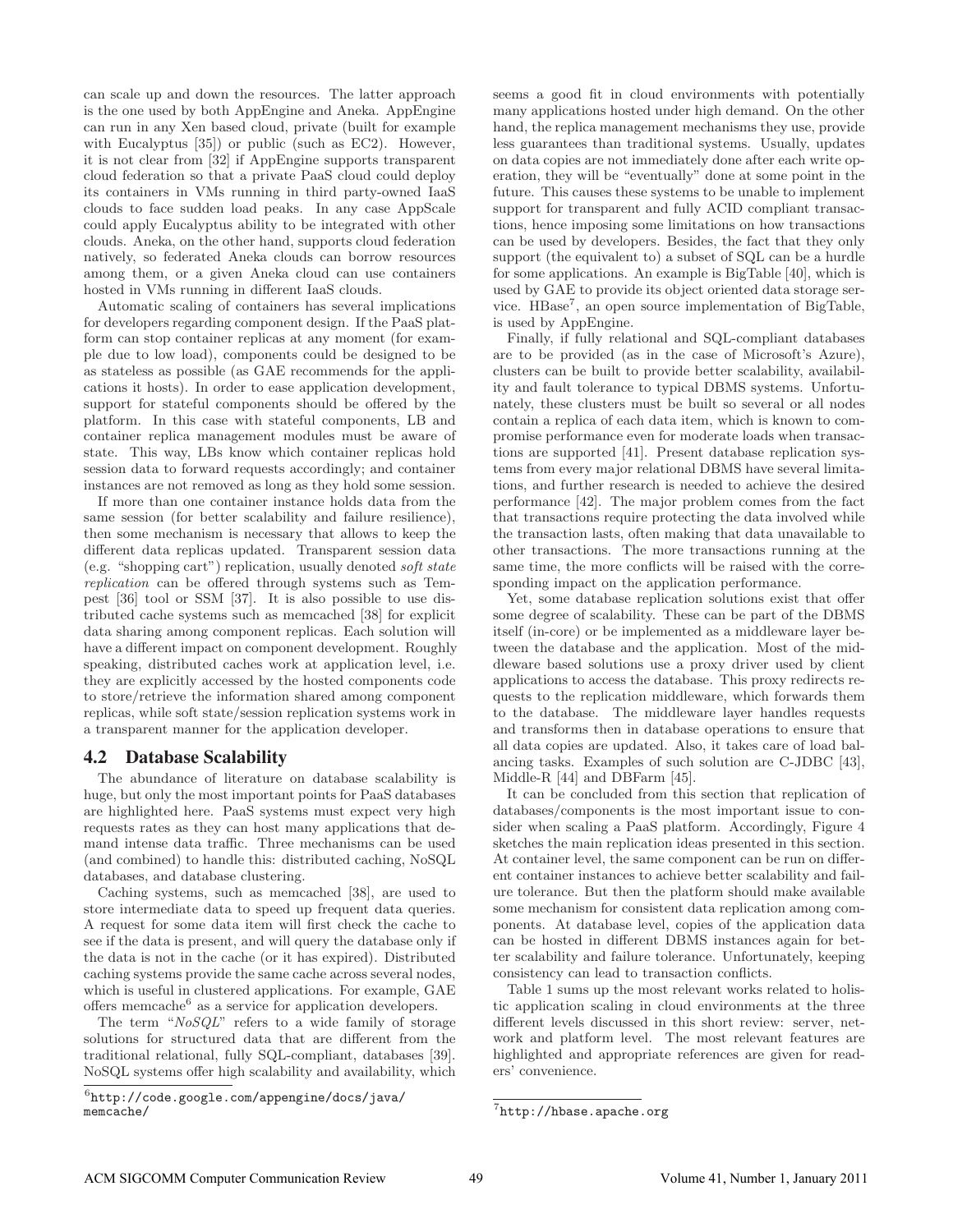| <b>SERVER LEVEL</b>                                       |                                                                                                                                                                                                                                                                                                                             |
|-----------------------------------------------------------|-----------------------------------------------------------------------------------------------------------------------------------------------------------------------------------------------------------------------------------------------------------------------------------------------------------------------------|
| Automatic VM Scaling [4,<br>9]                            | Services that scale single VMs horizontally depending on a set of predefined, fixed and VM-related performance metrics.                                                                                                                                                                                                     |
| Dynamic<br>Workload-<br>pattern Matching [13]             | Nimbus scaled out by federating on top of Amazon's (deploying new VMs adhered to the cluster on separate infrastructures as in<br>the row above). However, Nimbus included a new technique: it dynamically adapted to a variety of job submission patterns, which<br>resulted in further scalability.                       |
| Whole Application Scal-<br>ing [20, 12, 11]               | Mechanisms to express the scaling features of the whole service are provided by these systems. Complex rules are available based on<br>service performance metrics that relate measurements of different VMs or different tiers to control scalability.                                                                     |
| Non-scalable Load Bal-<br>ancing                          | Amazon offers Load Balancers to distribute load among your created VM replicas. However, this system does not offer any mechanism<br>to scale load balancer themselves.                                                                                                                                                     |
| DNS-based Load Balanc-<br>ing                             | DNS load balancing seems to be a reasonable approach in a public cloud where every VM receives a public IP. What is the away to<br>go in private or hybrid clouds in which application components can be placed in public and private clouds.                                                                               |
| NETWORK LEVEL                                             |                                                                                                                                                                                                                                                                                                                             |
| $On$ -demand<br>Creation<br>of Virtual Network Re-        | An architecture and proof of concept system are available that "instantiate" bandwidth-provisioned network resources together with<br>the VMs composing the service across several cloud providers.                                                                                                                         |
| sources $[28, 17]$<br>Network slicing [29, 17, 31,<br>30] | Keep separate per application flows by adapting to on demand network utilization needs by every application, dynamic network<br>bandwidth allocation.                                                                                                                                                                       |
| PLATFORM LEVEL                                            |                                                                                                                                                                                                                                                                                                                             |
| AppScale [32]                                             | Platforms will require container replicas to be deployed or released dynamically to handle load variations. AppScale can scale the<br>VMs used to host containers depending on actual application demand, automatically configuring the load balancers.                                                                     |
| Aneka <sup>[33]</sup>                                     | For high loads, and to avoid overprovisioning of resources, it would be useful to be able to federate clouds so components can be run<br>in external/public clouds if needed. Aneka is able to deploy containers and run users applications in several IaaS providers.                                                      |
| Tempest/SSM [36]                                          | "Soft state" in its title refers to data that does not need to be permanently stored, such as user session data. Replication of soft state<br>data makes such data available to all application replicas so that everyone can attend user requests.                                                                         |
| Automatic Session Repli-<br>cation                        | Some container implementations can use soft state replication solutions or their own replication system for automatic replication of<br>users sessions. These solutions work at container level and are transparent to the application developer.                                                                           |
| memcached [38]                                            | Distributed cache systems, such as memcached, offer a key/value distributed storage system that can be used to reduce database access<br>requests. The values stored are available to all application replicas, so distributed caches can be used to share state information among<br>those replicas in an explicit manner. |
| BigTable/HBase [40]                                       | Traditional fully SQL and ACID compliant DBMSs have limited scalability. Recent DBMSs are rather oriented to high availability<br>and scalability, although they can relax some ACID conditions and do not fully implement SQL. This approach can be more suitable<br>in cloud platforms.                                   |
| C-JDBC/Middle-<br>$R/DBFarm$ [43, 44, 45]                 | If fully SQL and ACID compliance is a requirement, then an option to increase the scalability is to combine several DBMS to manage<br>replicas of all or part of each database. C-JDBC and Middle-R provide a middleware layer that allows to combine DBMS in a flexible<br>manner.                                         |

Table 1: Works Related with Scalability at Different Levels



Figure 4: Data Replication in PaaS.

# **5. CONCLUSIONS**

There have been great advances towards automatically managing collections of interrelated and context-dependent VMs (i.e. a service) in a holistic manner by using policies and rules. The degree of resource management, the bonding to the underlying API and coordinating resources spread across several clouds in a seamless manner while maintaining the performance objectives are major concerns that deserve further study. Also, dynamically scaling LBs and its effects on whole application scalability are yet to be reported.

The reported works on network scalability are also scarce. Some experimental reports have shed some light on possible ways to go, but there is no known production-ready system that fully accomplishes the need for dynamically managing the network in synchrony with VM provisioning. Also, such approaches will have to convince carriers, which are very reluctant to introduce innovations in production networks since they can damage the provided service when taken to such a demanding production environment.

On the other hand, to achieve proper PaaS scalability cloud providers must address issues both at container and database level. Multitenant containers could be used to save resources, but this implies unsolved security concerns, while non-shared containers will demand more resources (and so imply more operation costs for the cloud provider). Replication of components and databases can be also applied for better scalability. However, replication often brings strong performance penalties that must be taken into account. How to achieve replication without incurring in high performance degradation is an open research topic.

Grouping all the elements reviewed in this work in different functionalities provides us with the set of must have elements in an "ideal" elastic cloud. This system should contain the appropriate elements so that applications can be scaled by replicating VMs (or application containers), by reconfiguring them on the fly, and by adding load balancers in front of these replicas that can scale by themselves (even relying on DNS to do so). Also, the selection of the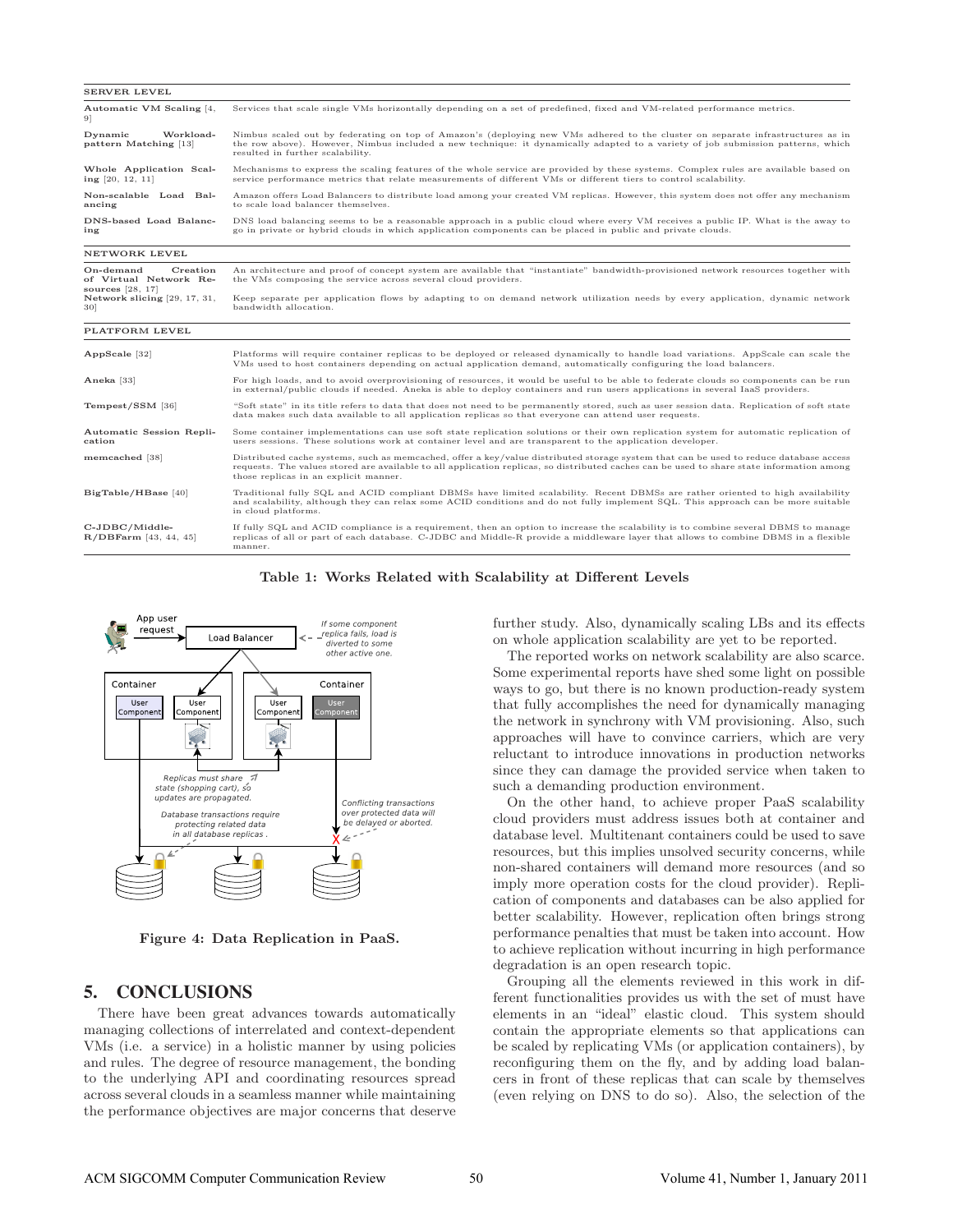appropriate algorithms for load balancing is a crucial decision element. At the network level, such ideal scalable cloud should offer users the chance to dynamically ask for the network resources they are actually using. For instance. enabling applications to ask for more dedicated bandwidth at a given stage in the application lifecycle, or adding virtual routers to create a separated Internet-connected overlay for an application.

Regarding PaaS, the "ideal" scalable platform should be able to instantiate or release instances of users' components as demand changes, and transparently distribute the load among them. To ease developers tasks, the concept of session should be implemented by the platform, which requires support for (transparent) data replication. But data replication requires that component instances keep an updated copy of the data. The necessary updates consume bandwidth and time, and can lead to big delays on requests processing. An equivalent problem is found at database level. A PaaS platform should ideally give access to traditional relational databases with support for ACID transactions. But as more replicas are created to attend an increasing demand, the overload necessary to keep consistency will induce delays on requests. The ideal PaaS cloud must balance the need for powerful programming abstractions that ease developers tasks with the support for transparent scalability.

#### **6. DISCLAIMER**

The opinions herein expressed do not represent the views of HP Labs or INRIA. The information in this document is provided as is, no guarantee is given that the information is fit for any particular purpose. The above companies shall have no liability for damages of any kind that may result from the use of these materials.

#### **7. REFERENCES**

- [1] R. Buyya, C. S. Yeo, S. Venugopal, J. Broberg, and I. Brandic, "Cloud computing and emerging it platforms: Vision, hype, and reality for delivering computing as the 5th utility," *Future Gener. Comput. Syst.*, vol. 25, no. 6, pp. 599–616, 2009.
- [2] L. M. Vaquero, L. Rodero-Merino, J. Caceres, and M. Lindner, "A break in the clouds: towards a cloud definition," *SIGCOMM Comput. Commun. Rev.*, vol. 39, no. 1, pp. 50–55, 2009.
- [3] D. Owens, "Securing elasticity in the cloud," *Queue*, vol. 8, no. 5, pp. 10–16, 2010.
- [4] (2010, May) Righscale web site. [Online]. Available: http://www.rightscale.com
- [5] (2010, May) vcloud api programming guide. [Online]. Available: http://communities.vmware.com/static/ vcloudapi/vCloud\_API\_Programming\_Guide\_v0.8.pdf
- [6] (2010, May) Sun cloud web site. [Online]. Available: http://kenai.com/projects/suncloudapis
- [7] (2010, May) Gogrid web site. [Online]. Available: http://www.gogrid.com
- [8] J. Varia. (2008, Sept) Amazon white paper on cloud architectures. [Online]. Available: http://aws.typepad. com/aws/2008/07/white-paper-on.html
- [9] (2010, Aug) Amazon auto scaling service. [Online]. Available: http://aws.amazon.com/autoscaling/
- [10] F. Galán, A. Sampaio, L. Rodero-Merino, I. Loy, V. Gil, and L. M. Vaquero, "Service specification in

cloud environments based on extensions to open standards," in *COMSWARE '09: Proceedings of the Fourth International ICST Conference on COMmunication System softWAre and middlewaRE*. New York, NY, USA: ACM, 2009, pp. 1–12.

- [11] L. Rodero-Merino, L. Vaquero, V. Gil, F. Galán, J. Fontán, R. Montero, and I. Llorente, "From infrastructure delivery to service management in clouds," *Future Generation Computer Systems*, vol. 26, pp. 1226–1240, October 2010.
- [12] H. C. Lim, S. Babu, and J. S. Chase, "Automated control for elastic storage," in *ICAC10*. New York, NY, USA: ACM, 2010, pp. 19–24.
- [13] P. Marshall, K. Keahey, and T. Freeman, "Elastic site: Using clouds to elastically extend site resources," *Cluster Computing and the Grid, IEEE International Symposium on*, vol. 0, pp. 43–52, 2010.
- [14] E. Berger and J. C. Browne, "Scalable load distribution and load balancing for dynamic parallel programs," in *IWCBC99: In Proceedings of the International Workshop on Cluster-Based Computing 99, Rhodes/Greece*, 1999.
- [15] S. Olivier and J. Prins, "Scalable dynamic load balancing using upc," in *ICPP '08: Proceedings of the 2008 37th International Conference on Parallel Processing*. Washington, DC, USA: IEEE Computer Society, 2008, pp. 123–131.
- [16] H. Wu and B. Kemme, "A unified framework for load distribution and fault-tolerance of application servers," in *Euro-Par '09: Proceedings of the 15th International Euro-Par Conference on Parallel Processing*. Berlin, Heidelberg: Springer-Verlag, 2009, pp. 178–190.
- [17] I. Baldine, Y. Xin, D. Evans, C. Heerman, J. Chase, V. Marupadi, and A. Yumerefendi, "The missing link: Putting the network in networked cloud computing." in *ICVCI09: International Conference on the Virtual Computing Initiative*, 2009.
- [18] L. Youseff, M. Butrico, and D. da Silva, "Toward a unified ontology of cloud computing," in *Proceedings of the Grid Computing Environments Workshop*, Austin, Texas, USA, November 2008, pp. 1–10.
- [19] A. Lenk, M. Klems, J. Nimis, S. Tai, and T. Sandholm, "What's inside the cloud? An architectural map of the cloud landscape," in *ICSE 2009: Proceedings of the 2009 ICSE Workshop on Software Engineering Challenges of Cloud Computing*, Vancouver, Canada, May 2009, pp. 23–31.
- [20] R. Buyya, R. Ranjan, and R. Calheiros, "Intercloud: Utility-oriented federation of cloud computing environments for scaling of application services." in *ICA3PP 2010: The 10th International Conference on Algorithms and Architectures for Parallel Processing*, 2010, pp. 19–24.
- [21] H. C. Lim, S. Babu, J. S. Chase, and S. S. Parekh, "Automated control in cloud computing: challenges and opportunities," in *Proceedings of the 1st workshop on Automated control for datacenters and clouds*. New York, NY, USA: ACM, 2009, pp. 13–18.
- [22] Berger, Browne, E. Berger, and J. C. Browne, "Scalable load distribution and load balancing for dynamic parallel programs," in *In Proceedings of the*